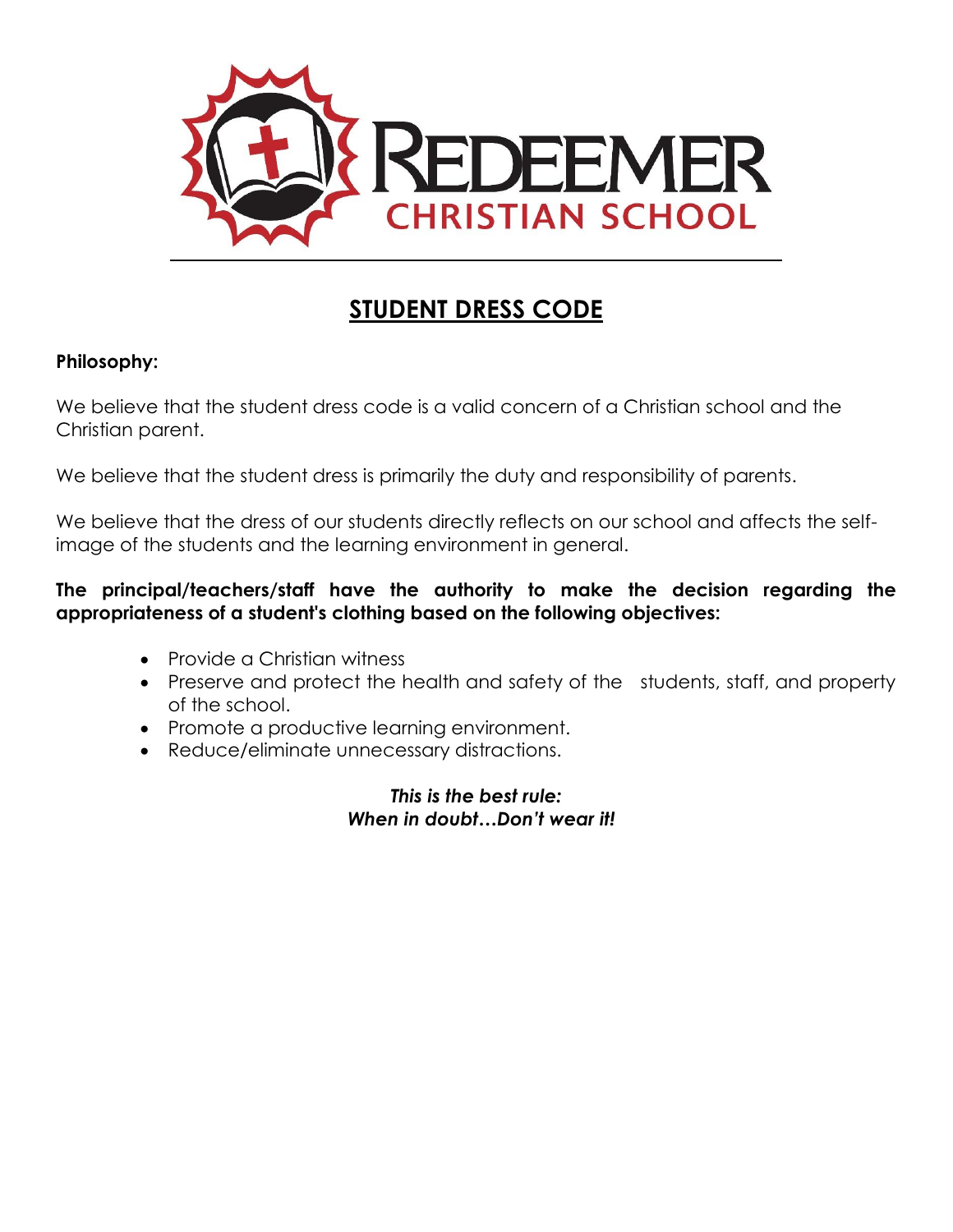## **ALL STUDENTS**

## **Shirts**

- Solid color polos or plain dress shirt (long or short sleeve) *white, red, light blue, navy, or black only.*
- No logos beyond school approved, pocket-sized logos.
- All shirts MUST be tucked in at all times.
- Solid color turtlenecks or long sleeve shirts in white, navy or black may be worn under a school approved polo.
- All grades may wear a navy or red crewneck sweatshirts (available in the school office) with the approved school logo, navy sweater vests or button cardigan sweaters maybe worn over approved school collared shirt.

## **Pants/Shorts**

- Cotton dress pants or Bermuda shorts in khaki, navy, or black.
- K thru Grade 5 may wear elastic waist cotton pants or Bermuda shorts.
- If pants/shorts are designed with belt loops then a belt MUST be worn for grades 1 thru 8.
- No denim, corduroy, cargo pants/shorts, wide legs, elastic at the ankle, skinny pants, joggers, drawstrings, or rivets.
- Shorts may be worn year round.
- No logos are to appear on pants/shorts.
- Additional bottom uniform guideline for girls is listed below.

## **PE Uniforms**

- $\bullet$  All students in grades K to 8<sup>th</sup> will wear a gym uniforms (t-shirt and shorts) to school on their assigned gym day. Gym uniforms are worn on assigned gym days only!
- Gym sweatshirts (red) and sweatpants (black) may be worn in colder weather.
- Black leggings without logos or text may be worn under shorts.
- No logos or stripes are to appear on gym sweatpants.
- Tie or Velcro athletic shoes are required for PE class.

## **Other**

- Hair must be kept neat and clean and not dyed an unnatural color. No distracting hairstyles or hair accessories. Boy's hair must not cover the ears, eyebrows or collar.
- No jewelry inappropriate for school.
- No tattoos and body piercing. For girls only, lobe earrings are permitted.
- Socks are required.
- Shoes must be neat and clean with no holes and non-marking soles. No sandals, clogs, boots, or shoes with lights or wheels. Shoes must fully encircle the foot.
- Clothes must not be excessively worn, stained or have holes.
- 6th, 7th & 8th grade girls—modest makeup is permitted.
- All clothing must be appropriate size, nothing too tight or oversized.